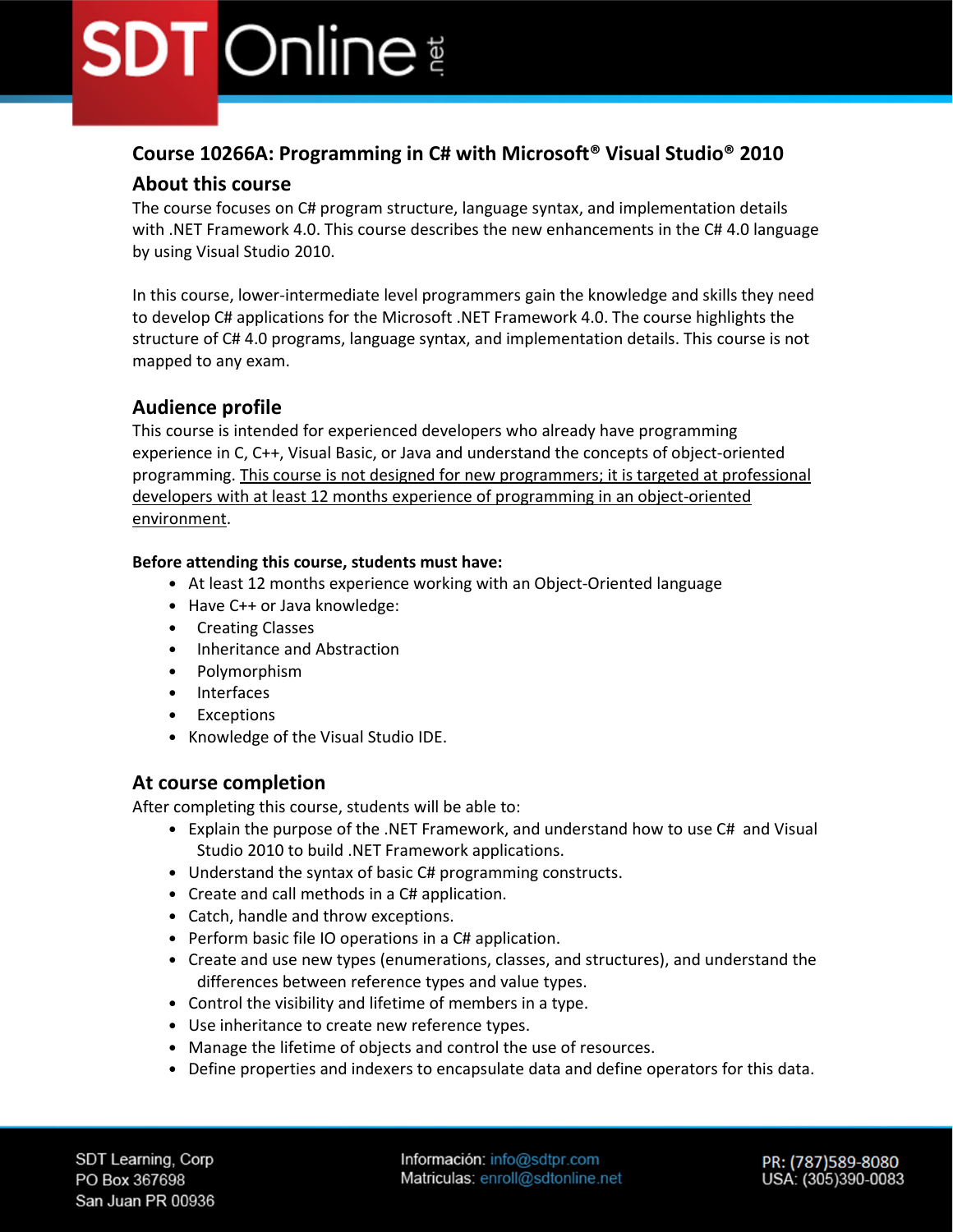- Decouple an operation from the method that implements an operation and use these decoupled operations to handle asynchronous events.
- Use collections to aggregate data and use Generics to implement type-safe collection classes, structures, interfaces, and methods.
- Implement custom collection classes that support enumeration.
- Query in-memory data by using LINQ.
- Integrate code written by using a dynamic language such as Ruby and Python, or technologies such as COM, into a C# application

# **Course Outline**

## **Module 1: Introducing C# and the .NET Framework**

This module explains the .NET Framework, and using C# and Visual Studio 2010 for building .NET Framework applications.

#### **Lessons**

- Introduction to the .NET Framework
- Creating Projects Within Visual Studio 2010
- Writing a C# Application
- Building a Graphical Application
- Documenting an Application
- Running and Debugging Applications by Using Visual Studio 2010
- **Lab : Introducing C# and the .NET Framework**

After completing this module, students will be able to:

- Explain the purpose of the .NET Framework.
- Create Microsoft Visual C# projects by using Visual Studio 2010.
- Explain the structure of a C# application.
- Use the WPF Application template to build a simple graphical application.
- Use XML comments to document an application.
- Use the debugger to step through a program.

### **Module 2: Using C# Programming Constructs**

This module explains the syntax of basic C# programming constructs.

### **Lessons**

- Declaring Variables and Assigning Values
- Using Expressions and Operators
- Creating and Using Arrays
- Using Decision Statements
- Using Iteration Statements

## **Lab : Using C# Programming Constructs**

After completing this module, students will be able to:

• Declare variables and assign values.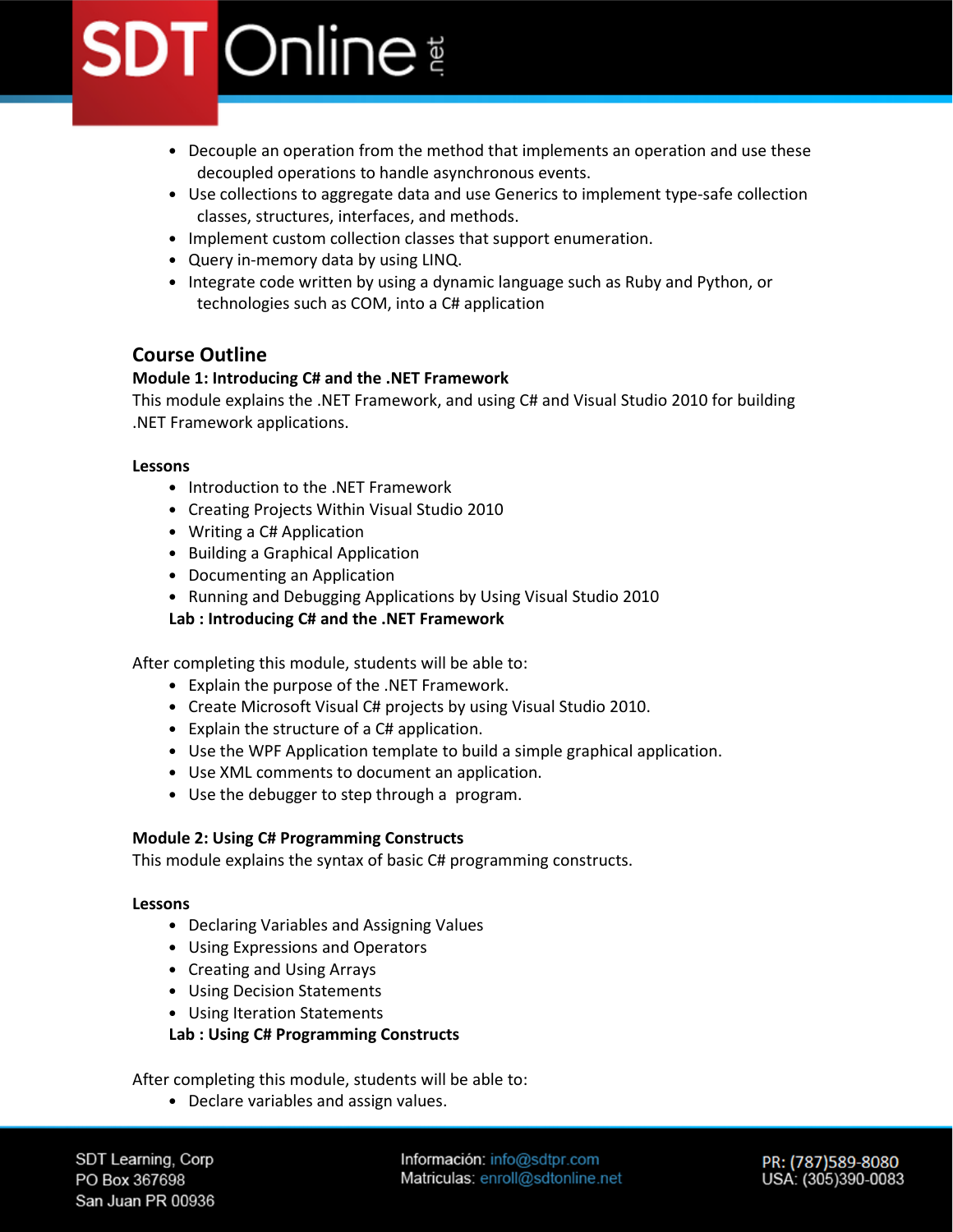- Create expressions by using operators.
- Create and use arrays.
- Use decision statements.
- Use iteration statements.

#### **Module 3: Declaring and Calling Methods**

This module explains how to create and call methods.

**Lessons**

- Defining and Invoking Methods
- Specifying Optional Parameters and Output Parameters

#### **Lab : Declaring and Calling Methods**

After completing this module, students will be able to:

- Describe how to declare and call methods
- Define and call methods that take optional parameters and output parameters

#### **Module 4: Handling Exceptions**

This module explains how to catch exceptions and handle them. Students will also learn how to throw exceptions.

#### **Lessons**

- Handling Exceptions
- Raising Exceptions

### **Lab : Handling Exceptions**

After completing this module, students will be able to:

- Describe how to catch and handle exceptions
- Describe how to create and raise exceptions

#### **Module 5: Reading and Writing Files**

This module explains how to perform basic file I/O operations in a C# application.

#### **Lessons**

- Accessing the File System
- Reading and Writing Files by Using Streams

#### **Lab : Reading and Writing Files**

After completing this module, students will be able to:

- Describe how to access the file system by using the classes that the .NET Framework provides.
- Describe how to read and write files by using streams.

### **Module 6: Creating New Types**

This module explains how to create and use new types (enumerations, classes, and structures)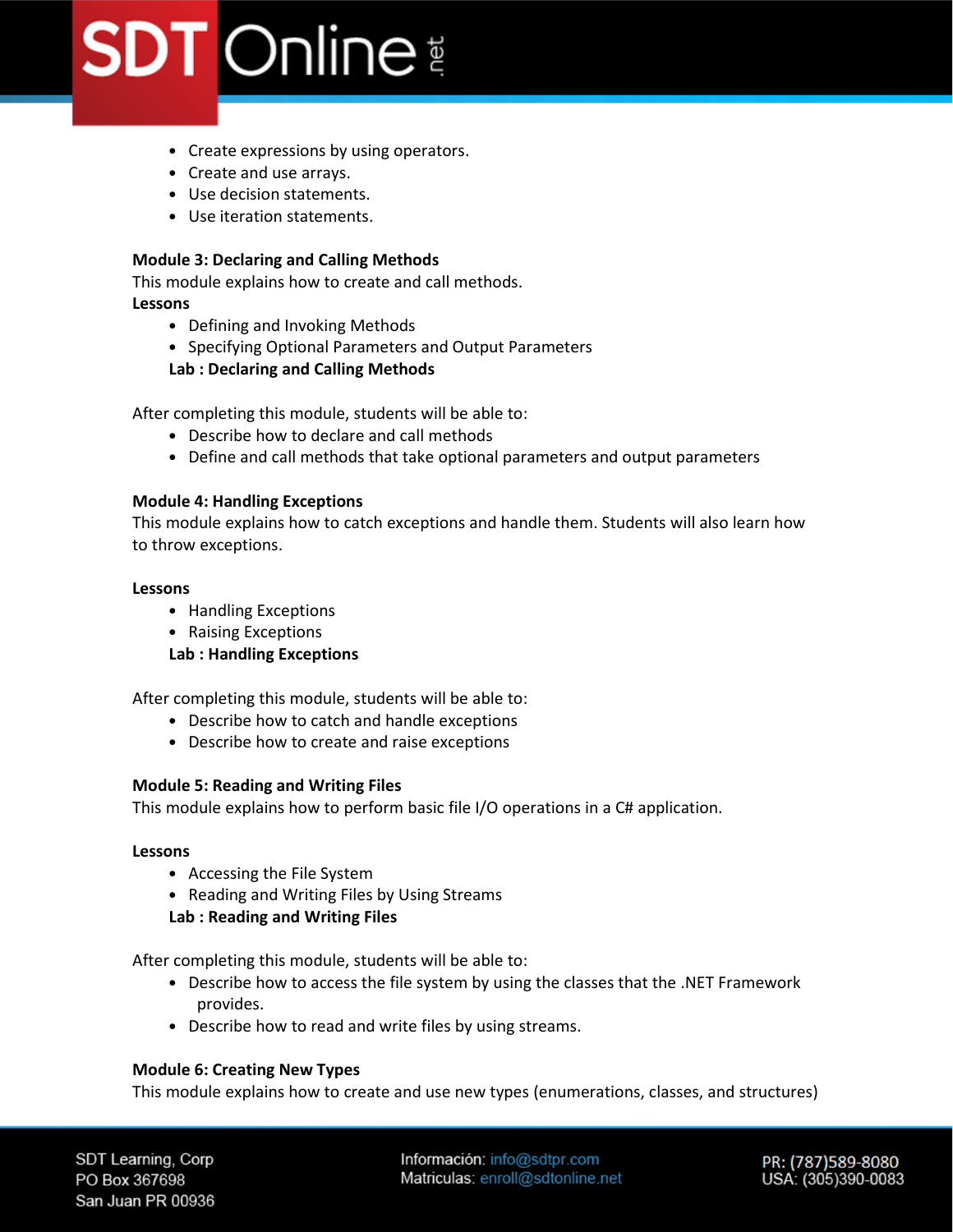#### **Lessons**

- Creating and Using Enumerations
- Creating and Using Classes
- Creating and Using Structs
- Comparing References to Values

### **Lab : Creating New Types**

After completing this module, students will be able to:

- Describe how to create and use enumerations.
- Describe how to create and use classes.
- Describe how to create and use structures.
- Explain the differences between reference and value types.

#### **Module 7: Encapsulating Data and Methods**

This module explains how to control the visibility and lifetime of members in a type.

#### **Lessons**

- Controlling Visibility of Type Members
- Sharing Methods and Data
- **Lab : Encapsulating Data and Methods**

After completing this module, students will be able to:

- Describe how to control the visibility of type members.
- Describe how to share methods and data.

#### **Module 8: Inheriting From Classes and Implementing Interfaces**

This module explains how to use inheritance to create new reference types

#### **Lessons**

- Using Inheritance to Define New Reference Types
- Defining and Implementing Interfaces
- Defining Abstract Classes

#### **Lab : Inheriting From Classes and Implementing Interfaces**

After completing this module, students will be able to:

- Use inheritance to define new reference types.
- Define and implement interfaces.
- Define abstract classes.

#### **Module 9: Managing the Lifetime of Objects and Controlling Resources**

This module explains how to manage the lifetime of objects and control the use of resources.

#### **Lessons**

SDT Learning, Corp PO Box 367698 San Juan PR 00936 Información: info@sdtpr.com Matriculas: enroll@sdtonline.net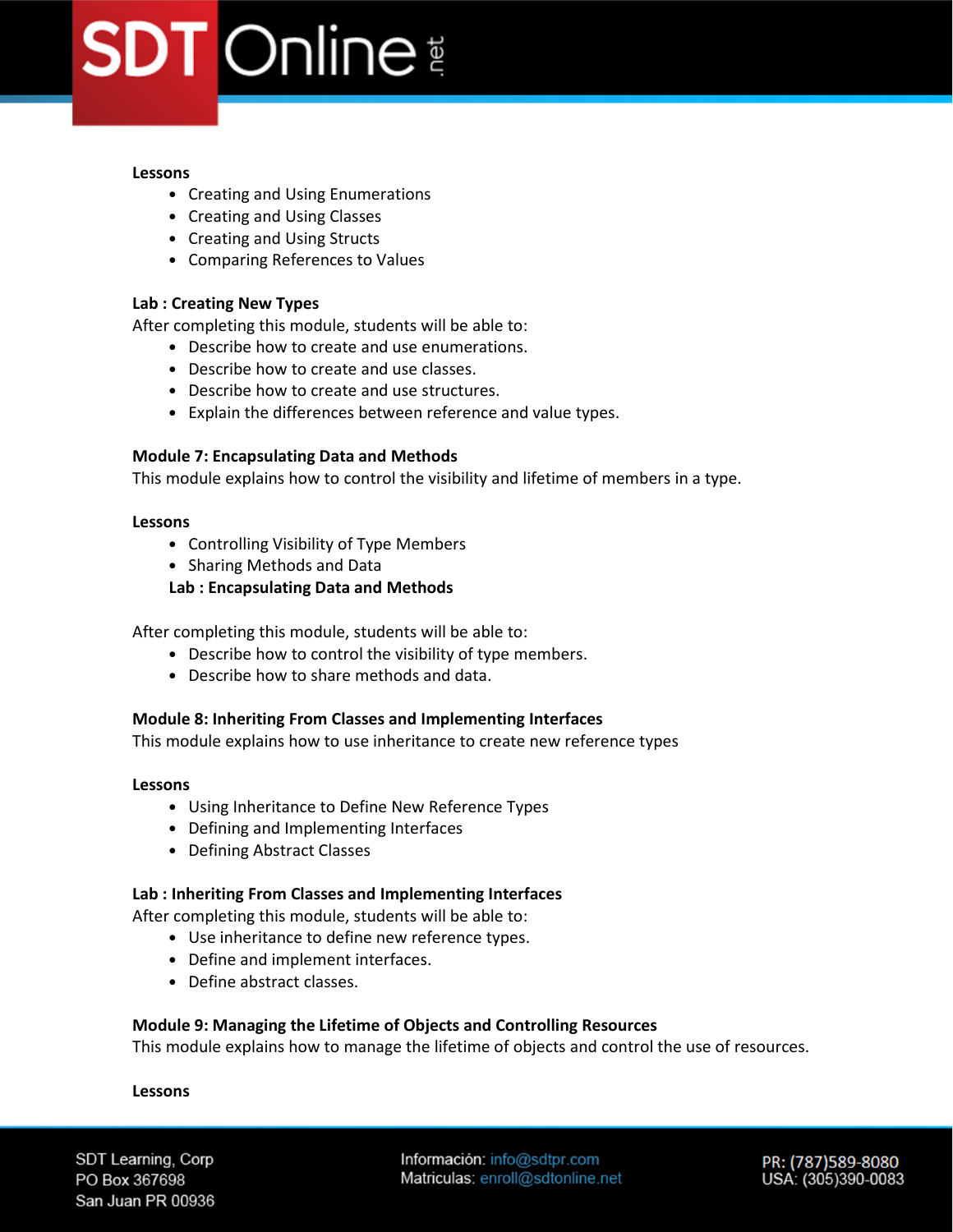- Introduction to Garbage Collection
- Managing Resources

## **Lab : Managing the Lifetime of Objects and Controlling Resources**

After completing this module, students will be able to:

- Describe how garbage collection works in the .NET Framework.
- Manage resources effectively in an application.

### **Module 10: Encapsulating Data and Defining Overloaded Operators**

This module explains how to create properties and indexers to encapsulate data, and how to define operators for this data.

#### **Lessons**

- Creating and Using Properties
- Creating and Using Indexers
- Overloading Operators

**Lab : Creating and Using Properties** 

**Lab : Creating and Using Indexers** 

**Lab : Overloading Operators** 

After completing this module, students will be able to:

- Explain how properties work and use them to encapsulate data.
- Describe how to use indexers to access data through an array-like syntax.
- Describe how to use operator overloading to define operators for your own types.

#### **Module 11: Decoupling Methods and Handling Events**

This module explains how to decouple an operation from the method that implements an operation, and how to use these decoupled methods to handle asynchronous events.

#### **Lessons**

- Declaring and Using Delegates
- Using Lambda Expressions
- Handling Events

### **Lab : Decoupling Methods and Handling Events**

After completing this module, students will be able to:

- Describe the purpose of delegates and explain how to use a delegate to decouple an operation from the implementing method.
- Explain the purpose of lambda expressions and describe how to use a lambda expression to define an anonymous method.
- Explain the purpose of events and describe how to use events to report that something significant has happened in a type that other parts of the application need to be aware of.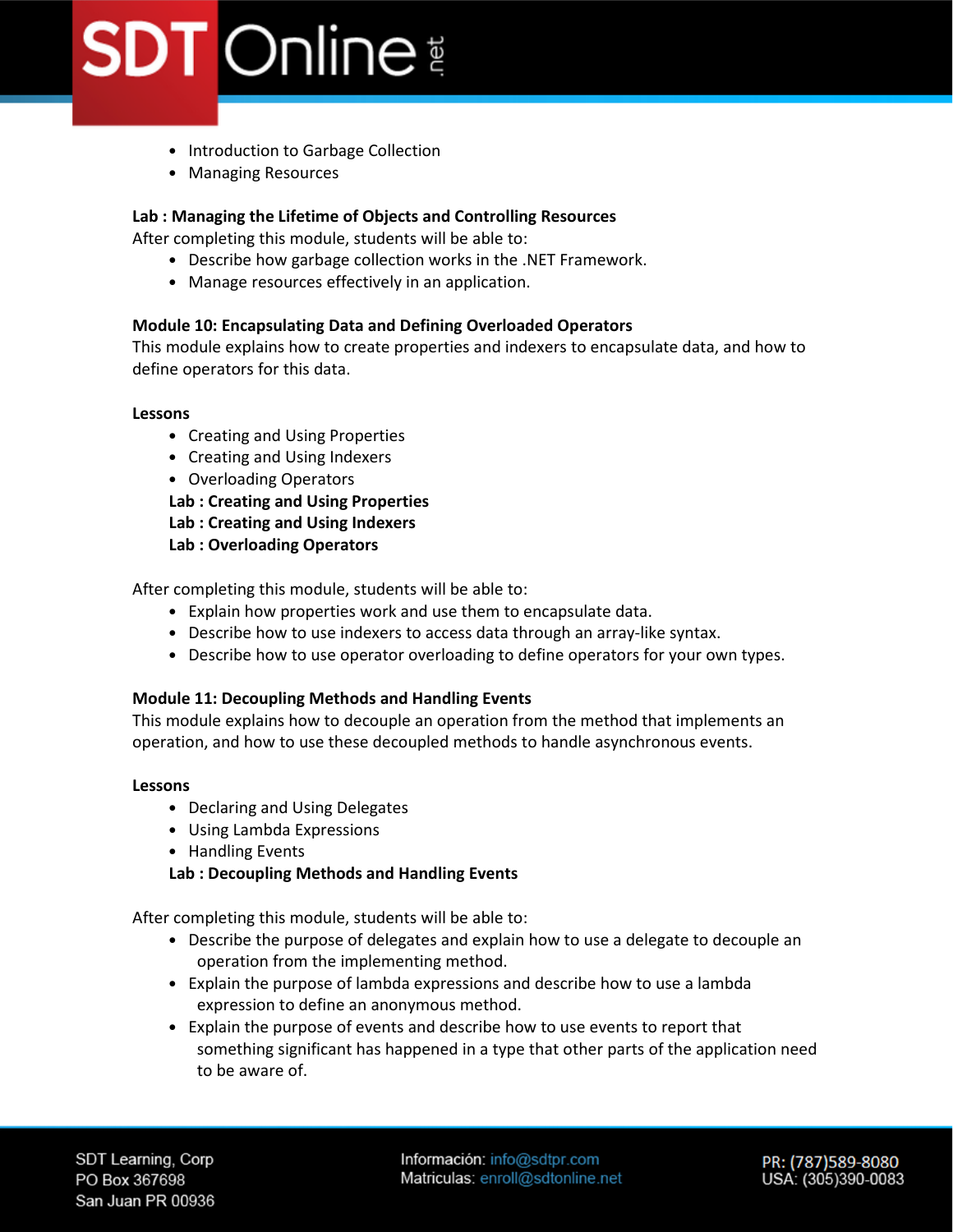## **Module 12: Using Collections and Building Generic Types**

This module introduces collections and describes how to use Generics to implement type-safe collection classes, structures, interfaces, and methods.

## **Lessons**

- Using Collections
- Creating and Using Generic Types
- Defining Generic Interfaces and Understanding Variance
- Using Generic Methods and Delegates

#### **Lab : Using Collections Lab : Building Generic Types**

After completing this module, students will be able to:

- Use collection classes.
- Define and use generic types.
- Define generic interfaces and explain the concepts of covariance and contravariance.
- Define and use generic methods and delegates.

## **Module 13: Building and Enumerating Custom Collection Classes**

This module explains how to implement custom collection classes that support enumeration.

## **Lessons**

- Implementing a Custom Collection Class
- Adding an Enumerator to a Custom Collection Class

**Lab : Building and Enumerating Custom Collection Classes**

After completing this module, students will be able to:

- Implement a custom collection class.
- Define an enumerator for a custom collection class.

## **Module 14: Using LINQ to Query Data**

This module explains how to query in-memory data by using LINQ.**Lessons**

- Using the LINQ Extension Methods and Query Operators
- Building Dynamic LINQ Queries and Expressions

**Lab : Using LINQ to Query Data**

After completing this module, students will be able to:

- Describe how to use the LINQ extension methods and query operators.
- Describe how to build dynamic LINQ queries and expressions.

## **Module 15: Integrating Visual C# Code with Dynamic Languages and COM Components**

This module explains how to integrate code written by using a dynamic language such as Ruby and Python, and technologies such as COM, into a C# application